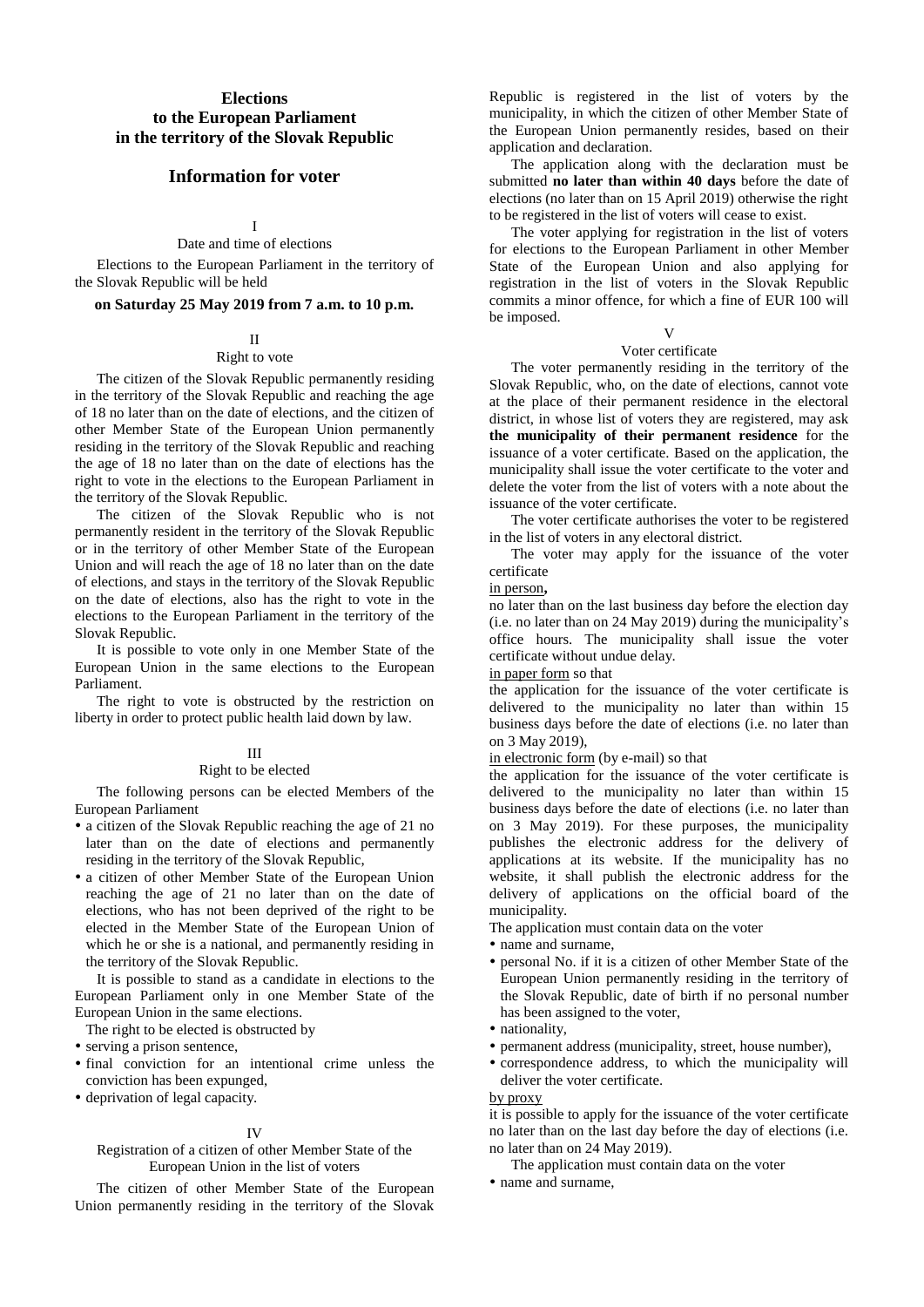- personal No. if it is a citizen of other Member State of the European Union permanently residing in the territory of the Slovak Republic, date of birth if no personal number has been assigned to the voter,
- nationality.
- permanent address (municipality, street, house number).

The municipality shall send the voter certificate to the voter's permanent address unless other correspondence address is provided in the application, no later than within three business days after the delivery of the application. The municipality shall send the voter certificate to the address provided in the application as a registered mail, "*Personal Delivery*".

If in the paper application or electronic application, the voter states that the voter certificate will be taken over by other person, the application must contain name, surname and identity card number of such person. The person shall be obliged to confirm the take-over of the voter certificate by signature.

The voter, to whom the voter certificate has been issued, can also vote in the polling station competent for the place of their permanent residence, however, only with the voter certificate.

The voter certificate is valid only with the identity card or residence card of European Union citizen.

# VI

### Voting procedure

The voter can vote in the territory of the Slovak Republic

- in the electoral district, in whose list of voters the voter is registered,
- in any electoral district based on the voter certificate or
- based on the Slovak travel document if the voter does not have permanent residence in the territory of the Slovak Republic or in the territory of other Member State of the European Union.

After entering the polling station, the voter shall prove their identity by submitting the identity card or residence card of European Union citizen to the district electoral commission. If the voter certificate has been issued to the voter based on their application, the voter shall submit, along with the identity card or residence card of European Union citizen, the voter certificate, which will be withdrawn by the district electoral commission. Then, the district electoral commission will ring the serial number of the voter in the list of voters and issue the ballot papers and an empty envelope with an official seal of the municipality to the voter.

The voter, who does not have permanent residence in the territory of the Slovak Republic or in the territory of other Member State of the European Union and appears in the polling station on the date of elections, shall prove their identity by submitting the Slovak travel document and at the same time, they shall submit to the district electoral commission a declaration on oath about the permanent residence abroad, whose sample shall be published by the Ministry of Interior of the Slovak Republic at its website. The district electoral commission shall add such voter to the list of voters and record it in their Slovak travel document, and it shall attach the declaration on oath about the permanent residence abroad to the list of voters. Then, the

district electoral commission will issue the ballot papers and an empty envelope with an official seal of the municipality to the voter.

**The take-over of the ballot papers and envelope shall be confirmed by the voter in the poll list by their handwritten signature.**

Before voting, each voter must go to the polling booth. The district electoral commission will not allow the voter, who fails to enter the special polling booth, to vote.

In the special polling booth, the voter shall put one of the ballot papers without any modification into the envelope **or**  they shall designate preferential voting in one of the ballot papers by ringing the serial number of maximum two candidates. Then, the voter shall put the ballot paper into the envelope and subsequently in the ballot box.

On demand, the district electoral commission will provide other ballot papers to the voter for the incorrectly modified ones. The voter shall put the incorrectly modified ballot papers to the box for unused or incorrectly modified ballot papers.

The voter, who cannot modify the ballot paper because of a handicap or because they cannot read or write, and notifies the district electoral commission of this fact before voting, shall have the right to take other competent person with them to the polling booth so that such person will modify the ballot paper according to their instructions and law and put it into the envelope; no member of the district electoral commission can be such person. Before entering the polling booth, both persons shall be informed by a member of the district electoral commission of the voting procedure and of the body of the offence of election preparation and election process obstruction.

The voter, who due to a handicap is not able to put the envelope into the ballot box themselves, may ask other person to put the envelope into the ballot box in their presence, however, it must not be a member of the district electoral commission.

The voter, who cannot appear in the polling station for serious, in particular health-related reasons, shall have the right to ask the municipality, and on the date of elections, the district electoral commission for voting into a mobile ballot box, however, only in the territory of the electoral district, for which the district electoral commission has been established.

The voter shall be obliged to put the unused or incorrectly modified ballot papers to a sealed box for unused or incorrectly modified ballot papers, otherwise they commit a minor offence, for which a fine of EUR 33 will be imposed. In case of voting out of the polling station, the voter shall destroy the unused or incorrectly modified ballot papers before the members of the district electoral commission.

\*\*\*

Further information on the elections to the European Parliament is available at the website of the Ministry of Interior of the Slovak Republic

<http://www.minv.sk/?volby-ep>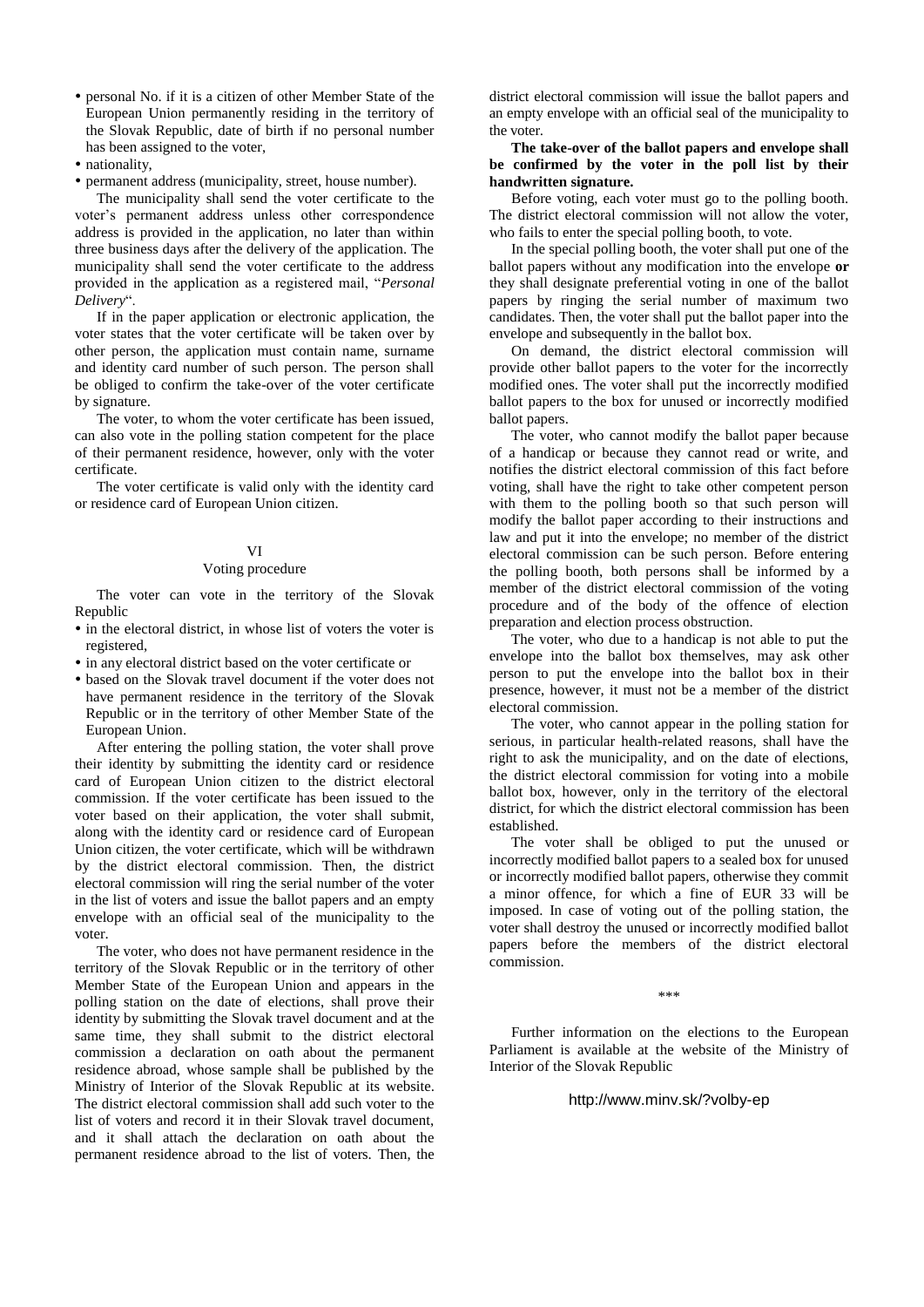# **Ž i a d o s ť**

# **občana iného členského štátu Európskej únie o zapísanie do zoznamu voličov pre voľby do Európskeho parlamentu 2019 na území Slovenskej republiky**

# *A p p l i c a t i o n*

# *of the citizen of the European Union Member State for entry into the Electoral Register for The European Parliament elections 2019 on the territory of the Slovak Republic*

Obecný (mestský, miestny) úrad *Municipal Office*

v / *in* ........................................................................

Podľa § 75 ods. 2 zákona č. 180/2014 Z. z. o podmienkach výkonu volebného práva a o zmene a doplnení niektorých zákonov v znení neskorších predpisov žiada o zapísanie do zoznamu voličov v obci

*Pursuant Article 75, par. 2 of the Act No. 180/2014 Coll. on the Conditions of the Right to Vote and on amendments and supplements to certain laws as amended requests for entry into the Electoral Register in the municipality*

| Meno / Name:                                                      |                 |
|-------------------------------------------------------------------|-----------------|
| Priezvisko / Surname:                                             |                 |
| Rodné priezvisko / Previous surname:                              |                 |
| Dátum narodenia / Date of birth:                                  |                 |
| Miesto narodenia / Place of birth:                                |                 |
| Identifikačné číslo/ <i>Identification number</i> <sup>2)</sup> : | Pohlavie / Sex: |
| Štátna príslušnosť / Nationality:                                 |                 |
| Volebný obvod / Constituency <sup>3)</sup> :                      |                 |

**Obrátiť / Turn**

 $\overline{a}$ 

<sup>1)</sup> V zozname voličov zostane volič zapísaný dovtedy, kým nepožiada obec o vyčiarknutie zo zoznamu voličov alebo dovtedy, kým nebude obcou zo zoznamu voličov vyčiarknutý preto, že už nespĺňa požiadavky práva voliť.

The elector remains to be on the Electoral Register until he/she asks the municipality to be deleted from the Electoral Register, or until the municipality *deletes him/her from the Electoral Register because he/she no longer meets the conditions of the right to vote*.

<sup>&</sup>lt;sup>2)</sup> Číslo identifikačnej karty alebo osobné číslo alebo národné číslo. / The ID card number, or the personal number, or the national number.

<sup>3)</sup> Uvedie sa volebný obvod v členskom štáte Európskej únie, ktorého je volič štátnym občanom a v ktorom bol naposledy zapísaný v zozname voličov. *Indicate the constituency in the Member State of the European Union of the citizenship of the elector in which he/she was last registered on the Electoral Register.*